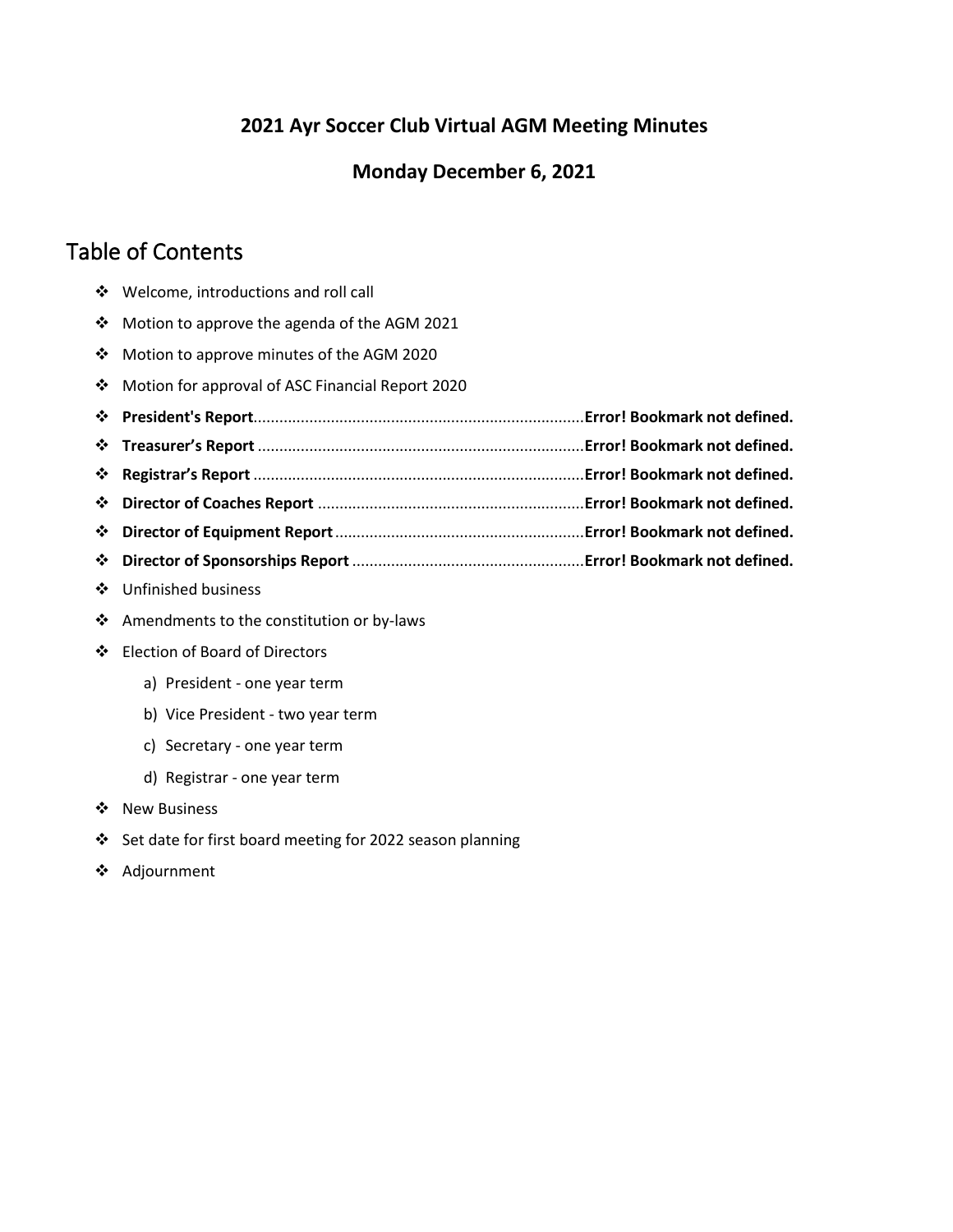## **AYR SOCCER CLUB VIRTUAL ANNUAL GENERAL MEETING 2021**

## **MONDAY DECEMBER 6, 2021 7:00PM**

**Attendance:** David Aitchison, Lisa Walsh, Jean Aoun, Paula Ross, David Pley, Rob Leone, Susan DeSousa, Ryan DaSilva, Andrea Dust, Luis Baumann

**Approval of Agenda:** Moved by David Aitchison, seconded by Lisa Walsh. Adopted unanimously.

**Minutes of 2020 AGM:** Reviewed minutes. Bank reconciliation that was not completed has since been completed and the 2018 Audit has been finalized. Rob Leone motion to approve. Seconded by David Aitchison. Adopted.

**2020 Financial Report:** Reviewed report. Motion to approve 2020 financial report Rob Leone, seconded by David Aitchison.

#### **President's Report (Lisa Walsh)**

1. We need to plan for COVID-19 being a part of the 2021 season.

#### **Treasurer's Report (Jean Aoun)**

- 1. Overall, a strong financial year. Revenue was a little lower because Sponsorships were not used. There was \$16.23 in profit per player and other years we saw losses per player.
- 2. Revenue was down about \$6000 from the previous year and continues to drop each year. Would be advisable to look at alternative revenue sources or increase in fees for the next season.
- 3. Saved money on trophies and photos this year because there were no year-end tournaments.
- 4. Uniforms and equipment costs have been steadily decreasing each season.
- 5. Referee fees were lower than past seasons, but we did add the addition of Field Marshalls.
- 6. Insurance fees have been steadily increasing. Our insurance was adjusted this year to include an increase in coverage. This should be reviewed and revisited for future seasons.
- 7. Promotions and advertising expenses decreased this season with the elimination of printed flyers and mailout costs.
- 8. Next year sponsorship revenue will again be limited as we are still sitting on stock from the cancelled 2020 season.
- 9. Plans should be made to continue with hiring covid staff for the 2021 season.
- 10. There was a loss of \$28,984 for the 2020 season when it was cancelled and large amount of that was from issuing full refunds for registrations.
- 11. The review of 2019 Financials was completed in 2020 and the financials for 2020 will be reviewed by our Accountant at the beginning of 2020.
- 12. Current bank balance is \$66,149.00.

#### **Registrar Report (Susan DeSousa)**

- 1. Numbers weren't too bad. Adding the U2/3 helped balance out the loss of some of our older divisions.
- 2. U2/3 was a huge success, and we can count on that continuing to grow as Ayr grows.
- 3. We did not print and distribute flyers this year which didn't seem to affect registrations numbers.

#### **Director of Coaches (Jean Aoun)**

- 1. Need to start over with trying to balance out coaches in the younger divisions especially so that moving forward into 2023 we have enough coaches to carry both boys' and girls' teams.
- 2. Will need to do some coach training at the start of 2021 and go over some of the rule changes.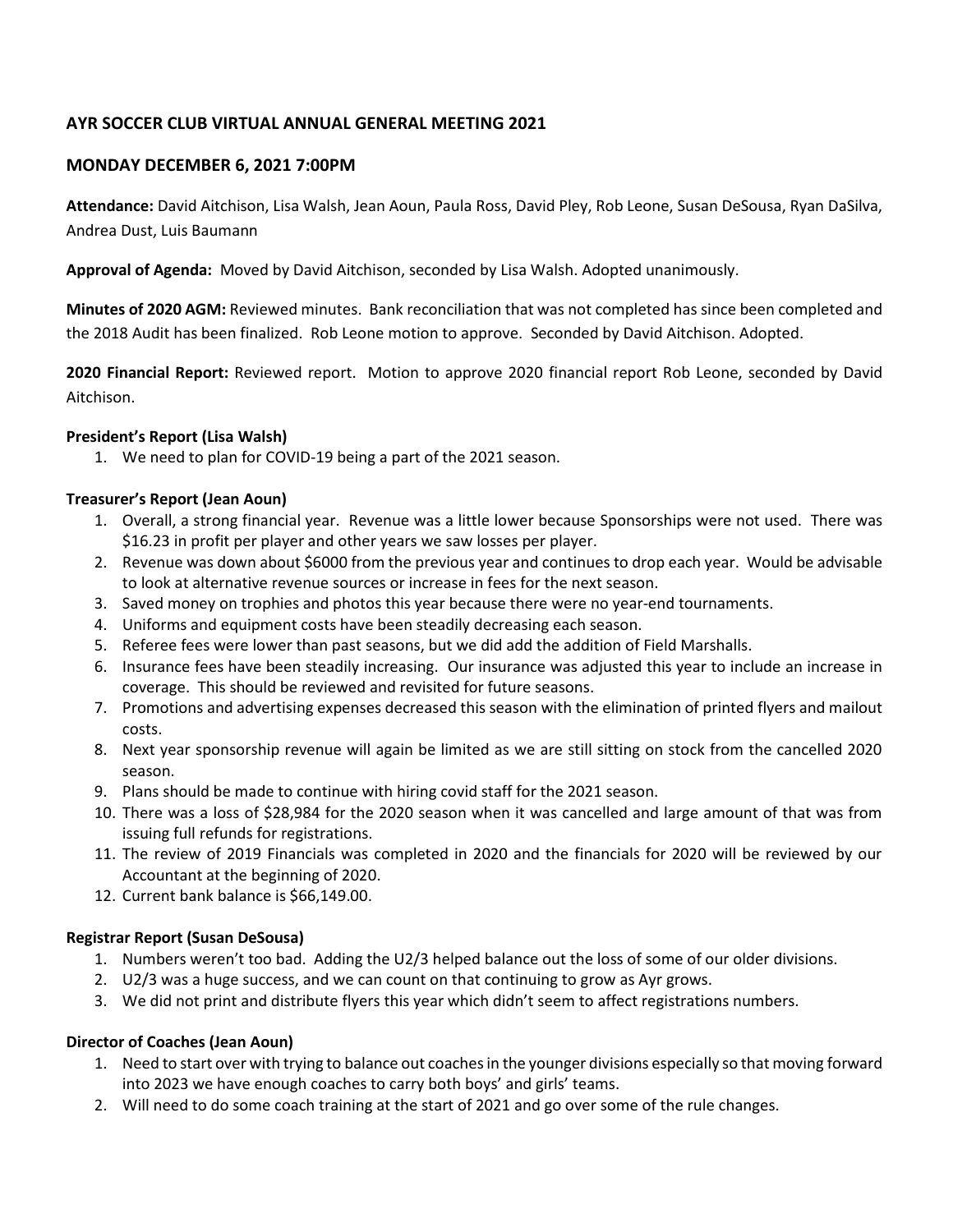### **Director of Equipment (Ryan DaSilva)**

- 1. Although we had uniforms in stock from 2020, we opted not to use those sponsored uniforms due to the shortened season. T-shirts were ordered for everyone but the Timbits who did receive their sponsored jerseys.
- 2. Every player received an Avanti ball this year.
- 3. The 2020 Timbits
- 4. In 2021 the in-stock uniforms from 2020 will be used with the exception of U2/3 which was not in place when those uniforms were issued. There will be some stock in place with Soccer Fanatics in case we need more.
- 5. We have some balls in stock, but we may need to order some more for next season.
- 6. Suppliers have indicated that we will need to sort out what we want to do for uniforms for 2023 sometime in the next 5 or 6 months.

#### **Referee Administrator (Anne Costabile)**

- 1. The season ran well with the number of officials we brought on board this season. I provided each referee with a good experience and a decent number of games.
- 2. Many of the officials from this season will be returning for next season.
- 3. Would like to revisit the pay scale for referees because it has been a few years.

#### **Director of Sponsorships (Andrea Dust)**

- 1. Most of the uniforms from 2020 were arranged and paid for in 2020.
- 2. A couple of Sponsor who committed in 2020 and uniforms were printed but they had not paid did submit payment in 2021. There are still a couple unpaid, and Andrea will be following up.
- 3. Andrea will begin to actively recruit new sponsors for 2021 early in the year.
- 4. Some of the printed uniforms from 2020 might need to be reprinted with the movement of sponsored children to an older age group.
- 5. We will investigate the possibility of having the new U2/3 division sponsored by Tim Hortons.

#### **Unfinished Business**

There is no unfinished business to discuss.

#### **Amendments to the Constitution or By-Laws**

No amendments to propose.

#### **Election of Board of Directors**

*President* – Ryan DaSilva was nominated for a 1-year term and accepted; election was approved unanimously.

**Vice President** – Rob Leone was nominated for a 2-year term and accepted; election was approved unanimously.

*Secretary* – Jean Aoun was nominated for a 1-year term and declined; election was approved unanimously.

*Registrar* – Lisa Walsh was nominated for a 1-year term and accepted; election was approved unanimously.

#### **Appointment of Directors**

*Directors at Large* – Luis Baumann *Director of Sponsorships* – Andrea Dust *Director of Player Development* – Vacant